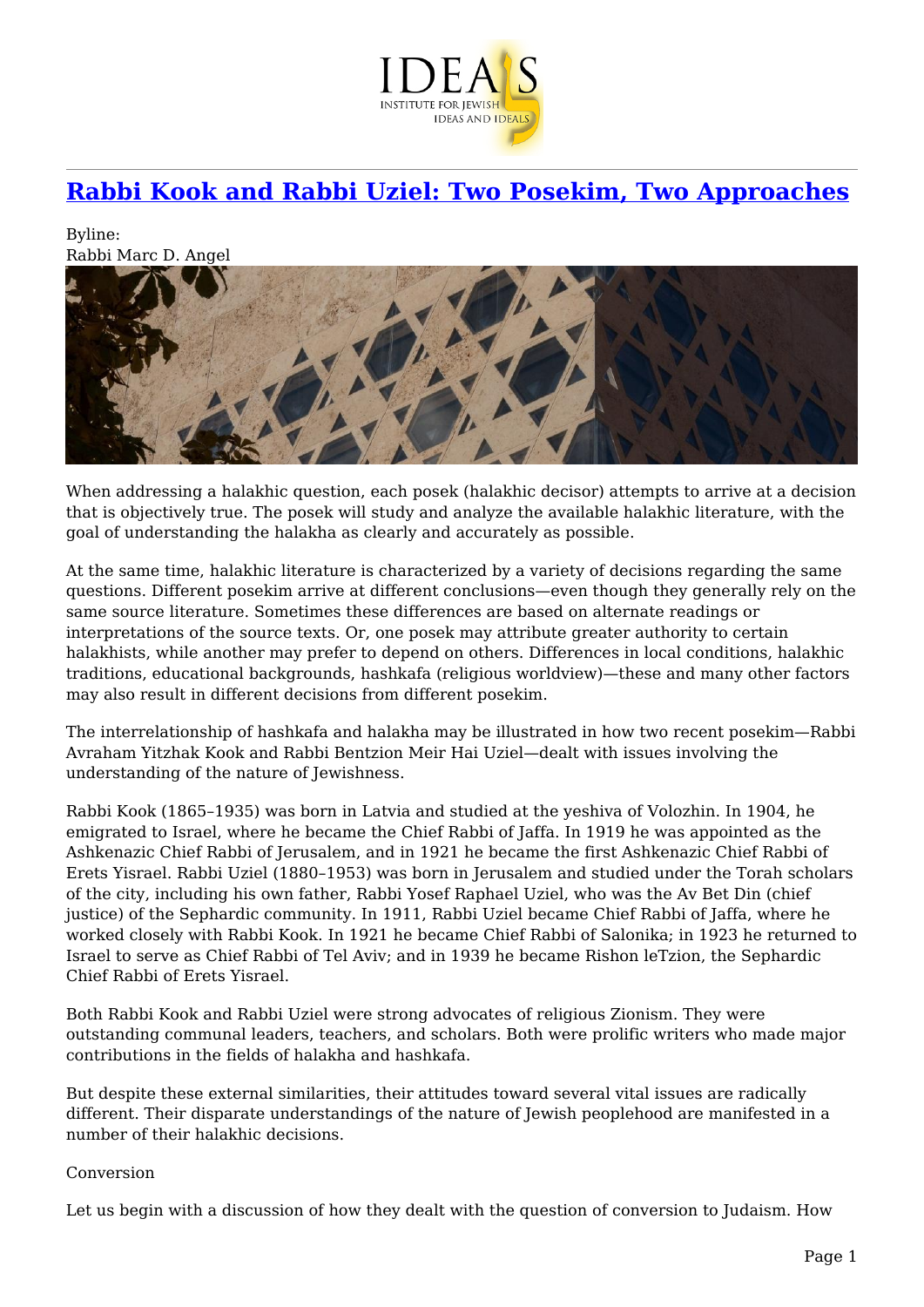

does a non-Jew enter the Jewish fold? What is the nature of the Jewishness which the convert accepts?

Rabbi Kook and Rabbi Uziel studied the same talmudic and rabbinic sources. That their rulings were diametrically opposed to each other reflects their different hashkafot, their different understanding of the nature of Jewish peoplehood.

Both dealt with the serious problem of what to do with individuals who requested conversion to Judaism, even when it was believed that the converts were not likely to observe all of the mitzvoth. For the most part, such converts were interested in gerut (conversion) for the sake of marrying a Jewish person, and were not motivated by theological concerns. Obviously, neither Rabbi Kook nor Rabbi Uziel thought that such converts represented the ideal. On the contrary, everyone would agree that it was preferable for converts to choose to join the Jewish people from a belief in the truth of Judaism and a total commitment to observe the mitzvoth. However, a great many converts do not come with these ideal credentials.

Rabbi Kook was adamant in his opposition to accepting converts who did not accept to observe all the mitzvoth. Even if a convert followed the technical procedure for conversion, but lacked the absolute intention to observe the mitzvoth, his conversion is not valid. When the Talmud states (Yebamoth 24b) that kulam gerim hem ("they are all converts"; this passage refers to individuals who converted for the sake of marriage or because of other external factors), this refers only to those who did have the intention to accept the mitzvoth in full. Rabbis who accept for conversion those candidates who come for worldly reasons, but who will not fulfill the mitzvoth, are making an error. Much evil will befall such rabbis. They are guilty of bringing thorns into the house of Israel.

Rabbi Kook argues that rabbis who accept such converts are transgressing the prohibition of lifnei ivver (placing a stumbling block in the path of a blind person; by extension, this prohibition includes acts of misleading others). If the conversions are not halakhically valid, then the rabbis are misleading the Jewish public by calling such individuals Jews when in fact they are not Jewish. Such negligence will lead to many problems, including possible intermarriage. On the other hand, if these individuals are to be considered valid converts, then the rabbis are misleading them by not stressing how they will be subject to punishment for violating the mitzvoth.1

In another Responsum, Rabbi Kook again emphasizes that converts who do not commit themselves to keep the mitzvoth should not be accepted. If unqualified individuals (hedyotot) accepted them, no rabbi should perform weddings for them even after they have been converted in this way. "And happy is the one who stands in the breach to guard the purity of Israel, may a good blessing come to him."2

For Rabbi Kook, then, the acceptance of mitzvoth is the essential ingredient in Jewishness. One who does not accept to observe the mitzvoth simply cannot become part of the Jewish people, even if he or she were to go through the technical rituals of conversion. And even if one were to find halakhic justification to validate these conversions, we still should not allow such converts to marry Jews.

Rabbi Uziel also wrote a number of Responsa dealing with would-be converts whose commitment to observance of mitzvoth was deficient. While acknowledging that it was most desirable that converts accept all the mitzvoth, Rabbi Uziel noted that in our times many individuals seek conversion for the sake of marriage. Instead of disqualifying such conversions, however, Rabbi Uziel actually encouraged them. He felt that it was necessary for us to be stringent in matters of intermarriage, i.e., we should do everything possible to prevent a situation where a marriage involves a Jew and a non-Jew. If we can convert the non-Jewish partner to Judaism, then we have preserved the wholeness of that family for the Jewish people, and we can hope that their children will be raised as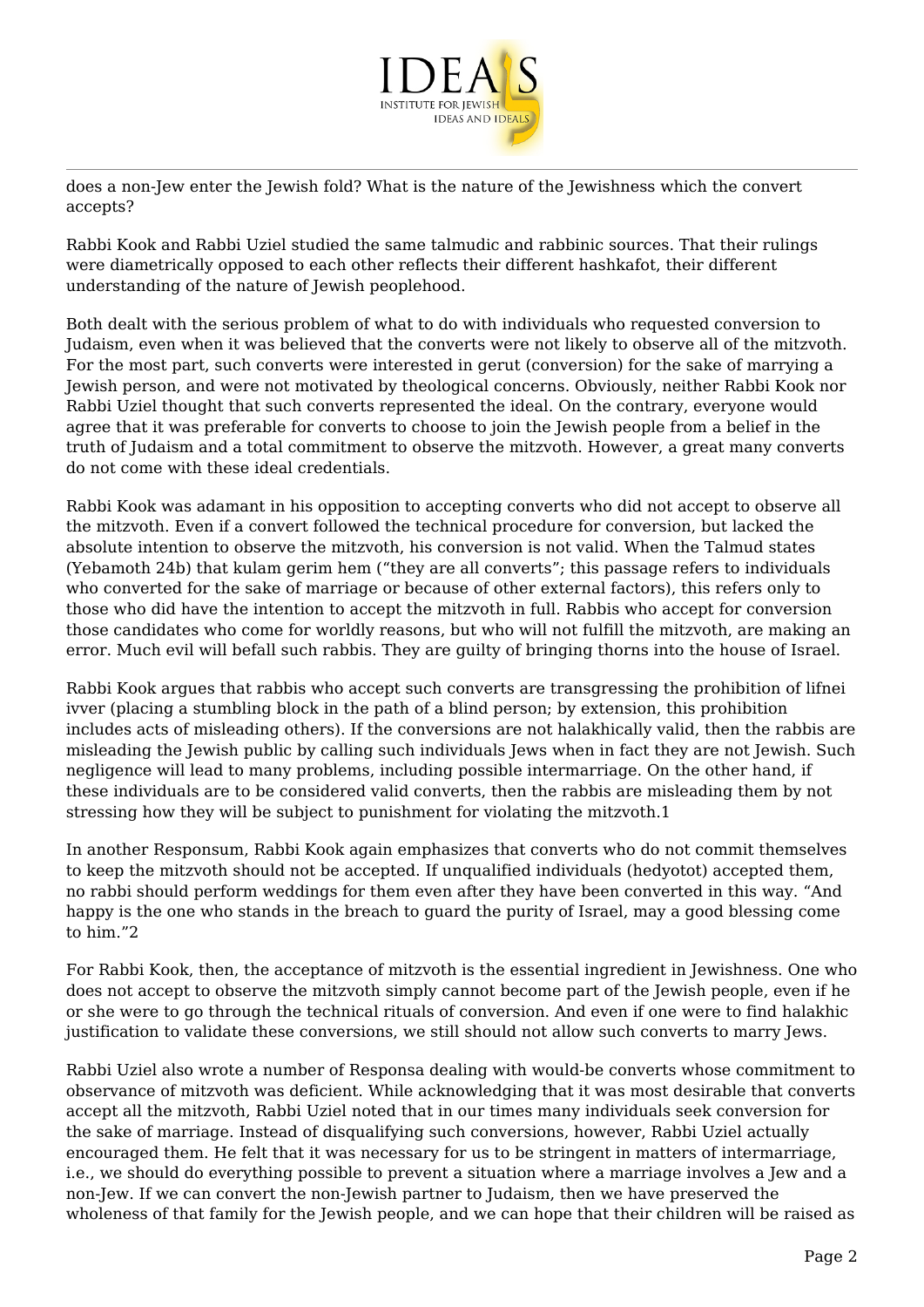

Jews. Given the choice of having an intermarried couple or performing such a conversion, Rabbi Uziel ruled that it is better to perform the conversion. He, of course, believed that rabbis should do everything in their power to break off the projected intermarriage. They should resort to conversion only when it is clear that the couple would not be dissuaded from marriage to each other.3

In another Responsum, Rabbi Uziel explains that the obligation of rabbis is to inform candidates for conversion of some, not all, of the mitzvoth (Yoreh De'ah 268:2). It is impossible for a bet din to know with certainty that any convert will keep all the mitzvoth. Conversion, even initially, does not require that the convert accept to observe all the mitzvoth. Indeed, the procedure of informing a non-Jew about the basic beliefs and mitzvoth is required initially. But if this procedure were not followed, and the non-Jew was converted ritually (circumcision and ritual immersion) without such information, the conversion is valid notwithstanding (Yoreh De'ah 268:2, 12).

Rabbi Uziel concludes that it is permissible—and a mitzvah—to accept such converts, even when it is expected that they would not observe all the mitzvoth. Our hope is that they will come to observe the mitzvoth in the future. We are obligated to give them this opportunity. If they fail to observe the mitzvoth, the iniquity is on their own shoulders, not ours. Rabbi Uziel rejects the argument that since a vast majority of converts do not observe the mitzvoth, we should not accept converts at all. On the contrary, he argues that it is a mitzvah to accept these converts. We are obligated not only to do these conversions to prevent intermarriage, but we have a special responsibility to the children who will be born of these marriages. Since they are of Jewish stock, even if only one parent is Jewish, they should be reclaimed for our people. Rabbi Uziel writes:

"And I fear that if we push them [children] away completely by not accepting their parents for conversion, we shall be brought to judgment and they shall say to us: 'You did not bring back those who were driven away, and those who were lost you did not seek'" (Yehezkel 34:4).4

Whereas Rabbi Kook saw the acceptance of mitzvoth as the sine qua non of entering the Jewish fold, Rabbi Uziel thought it was not an absolute requirement at all. Whereas Rabbi Kook believed that the mitzvoth are the defining feature of the Jewish people, Rabbi Uziel stressed the importance of maintaining the wholeness of the Jewish people, even when the observance of mitzvoth was deficient. The halakhic difference between them can be apprehended on a deeper level if we consider their difference in hashkafa.

The act of conversion, according to Rabbi Kook, requires the convert to join the soul of Kenesset Yisrael (a metaphysical representation of the "congregation of Israel"). This can be accomplished only via total acceptance of the mitzvoth, which are the essence of the Jewish soul. Rabbi Kook sees Kenesset Yisrael as the highest spiritual manifestation of human existence. He propounds a notion found in kabbalah that there is an essential difference between Jews and non-Jews. Rabbi Kook writes:

"The difference between the Jewish soul, its self, its inner desires, aspirations, character and status, and that of all nations, at all their levels, is greater and deeper than the difference between the human soul and the animal soul; between the latter there is merely a quantitative distinction, but between the former an essential qualitative distinction pertains."5

Each Jew is connected spiritually to Kenesset Yisrael through the fulfillment of mitzvoth and the ethical demands of Torah. The nourishment of the Jewish soul "is the study of Torah in all its aspects, which also includes historical study in its fullness, and the observance of the commandments with deep faith illuminated by the light of knowledge and clear awareness." 6

In stressing the distinctiveness of the Jewish people and its essential difference from all other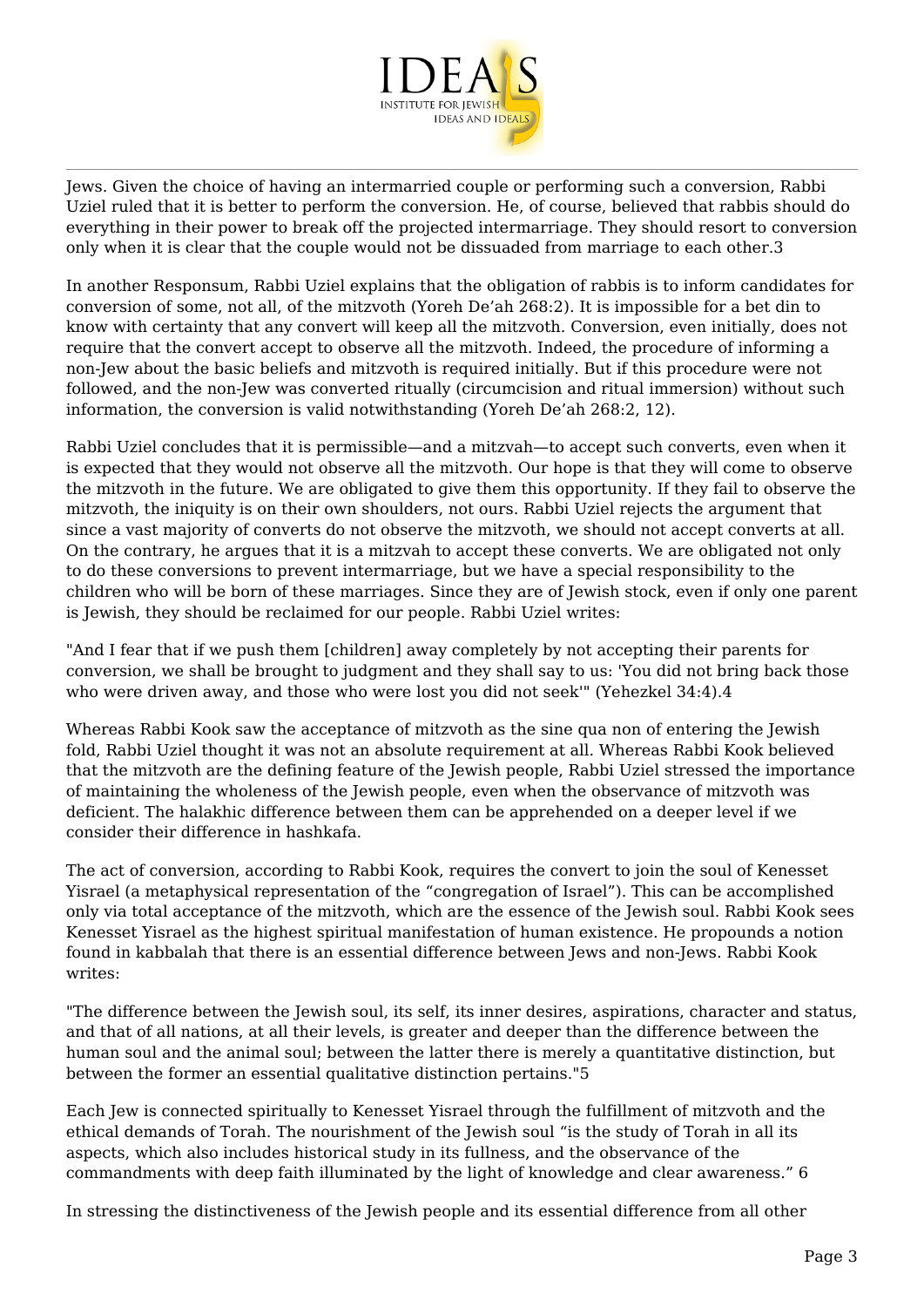

nations, Rabbi Kook appears to downplay the ethical universalism implicit in the classic Jewish teaching that human beings were created in the image of God. Instead of focusing on the universal spiritual dignity of all people, Rabbi Kook asserts a radical distinction between Israel and the nations.

On the other hand, Rabbi Kook did recognize the existence of select individuals among the nations who can reach great spiritual heights. Whereas the supreme holiness specific to Israel is not shared by the nations, it is possible for individual non-Jews to imbue themselves with the holiness of Torah and to join the people of Israel.7

Rabbi Kook's hashkafa, thus, plays itself out in the halakhic issue of conversion. For him, a non-Jew needs to undergo a transformation of his soul in order to become part of Kenesset Yisrael. Conversion is not just a matter of following a set of prescribed rules and guidelines; rather, it is an all-encompassing spiritual transformation, possible only for a select few spiritually gifted individuals.

Rabbi Kook's hashkafa is imbued with mystical elements. Given his understanding of the nature of the Jewish soul, it follows that he takes an elitist position vis-à-vis accepting converts. Only those who are truly qualified spiritually may enter the fold of Israel. To accept converts who are not absolutely committed to mitzvah observance is, for Rabbi Kook, a travesty.

Rabbi Uziel, too, stressed the distinctiveness of the people of Israel. Indeed, his hashkafa is close to Rabbi Kook's in that he also saw the people of Israel as the ideal model of humanity, embodying the highest form of harmony and spiritual unity.8

Although Rabbi Uziel recognized the distinctiveness of the people of Israel, he did not make the same sharp distinction between Jews and non-Jews as did Rabbi Kook. Rather, Rabbi Uziel stressed the connection between Jews and non-Jews, and the responsibility of Jews to set a good example from which the non-Jewish world can learn.

Rabbi Uziel was critical of those Jews who taught that one's Jewishness should be a private matter observed in the home, and who said that one should be a "human being" when in public. He rejected such a notion as being absurd, "since Judaism and humanity are connected and attached to each other like a flame and its coal." The goal of Judaism is to have Jews be the finest possible human beings so that they could influence humanity for the better. Judaism was not a private matter, but was for application in the world at large.9

Rabbi Uziel also rejects the position of those who claimed that Judaism was merely a faith. Clearly, the people of Israel constitute a nation with a distinctive national character. Neither the Torah nor our sages ever divorced Jewish faith from Jewish peoplehood.10

Rabbi Uziel rejects the notion that Judaism could survive only if Jews isolated themselves from the rest of society. Those who limited Jewish life to synagogues and study halls thereby were constricting the real message of Judaism. Rabbi Uziel argues that the Torah was quite capable of confronting all cultures and all peoples, without needing to surrender or hide. A living culture has no fear of borrowing and integrating concepts from other cultures, and it can do so without losing its own identity. Jews can learn from the non-Jewish world and still remain faithful to their own distinctive mission of holiness and righteousness. Moreover, as a living culture, Judaism has a message to teach others as well. To constrict Judaism into a spiritual and intellectual ghetto is not true to the mission of Israel. The Torah contains within it a full worldview on the individual and the nation; therefore it is our obligation to recognize and teach our spiritual ideal, and to try to increase our spiritual influence on humanity as a whole.11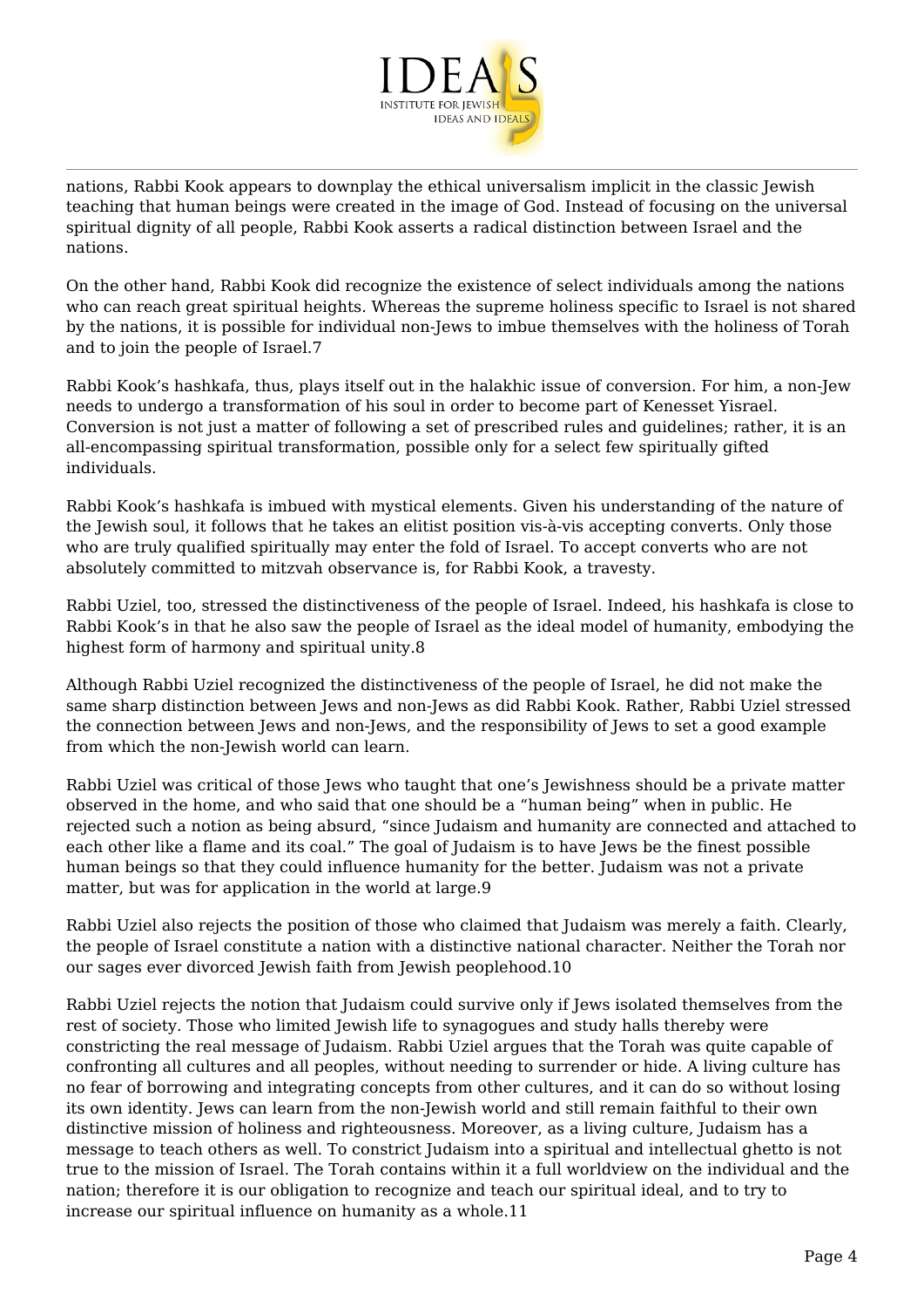

For Rabbi Uziel, then, the distinctiveness of the Jewish people is not seen as a mystical concept which separates Jews ontologically from non-Jews. Rather, the Jewish people have a positive responsibility of reaching out to the non-Jewish world, to bring them closer to the religious ideals of Judaism.

This hashkafa manifests itself in a greater tolerance and openness when it comes to the halakhic question of conversion. Certainly, it would be best if all Jews and all converts to Judaism observed the mitzvoth in full. But since we do not live in an ideal world, we need to strive to attain the best results possible. Our first concern has to be to maintain the integrity of the Jewish people, Jewish families. Non-Jews who wish to become part of the Jewish people are thereby testifying that they wish to come closer to our teachings and traditions. Since Jews and non-Jews are all created in the image of God, the conversion process does not entail an absolute spiritual transformation of the convert's soul, but rather a pragmatic decision to join the Jewish people and to come closer to the ideals and teachings of the Torah. This hashkafa gives greater leeway to the rabbis who must make specific decisions regarding conversion, based on the particular situation of each case. Universalism and pragmatism on behalf of the Jewish people, rather than mystical and metaphysical considerations, should guide the conversion process.

## Autopsies

The hashkafic difference between Rabbi Kook and Rabbi Uziel concerning the nature of Jewishness also may be demonstrated in another halakhic area: autopsies. In 1931, Rabbi Kook was asked whether it was permissible to perform autopsies as part of the training of doctors in medical schools. With the expanding Jewish settlement in the land of Israel, there certainly was a need to train Jewish doctors.

Medical training entailed autopsies.

Rabbi Kook ruled that disgracing a dead body (nivul haMet) is a prohibition unique to the Jewish people, since the Almighty commanded us to maintain the holiness of the body. He then went on to say that there is a sharp difference between Jews and non-Jews with regard to their bodies. Non-Jews consider their bodies only as biological structures. They eat whatever they wish, without restriction. They have no reason to be concerned with the issue of disgracing the dead body, so long as the autopsy was done for a reasonable purpose such as medical study. Rabbi Kook, therefore, recommended that the medical programs purchase non-Jewish bodies for the purpose of scientific research. He then stated that the whole category of disgrace of the dead body stems from the fact that humans were created in the image of God. But this image of God is manifested particularly in Jews due to the holiness of the Torah.12 The Jewish attachment to Torah and mitzvoth, thus, not only characterizes the Jewish soul, but also imparts holiness to the Jewish body.

Rabbi Uziel wrote a lengthy Responsum on the subject of autopsies, although he specified that his Responsum was theoretical rather than a formal legal ruling (leHalakha veLo leMa'aseh). In reviewing the halakhic literature on nivul haMet, Rabbi Uziel concluded that this category applies only when a dead body is treated disrespectfully. Autopsies performed in a respectful manner for the sake of medical knowledge do not constitute, according to Rabbi Uziel, nivul haMet. He points out that there have been many rabbinical sages throughout Jewish history who were also medical doctors. They could not have learned their profession without having performed autopsies. Rabbi Uziel states that "in a situation of great benefit to everyone, where there is an issue of saving lives, we have not found any reason to prohibit [and on the contrary, there are proofs to permit].

Rabbi Uziel considers the question of whether it would be preferable to obtain non-Jewish bodies for the purpose of autopsies. His response is sharp and unequivocal: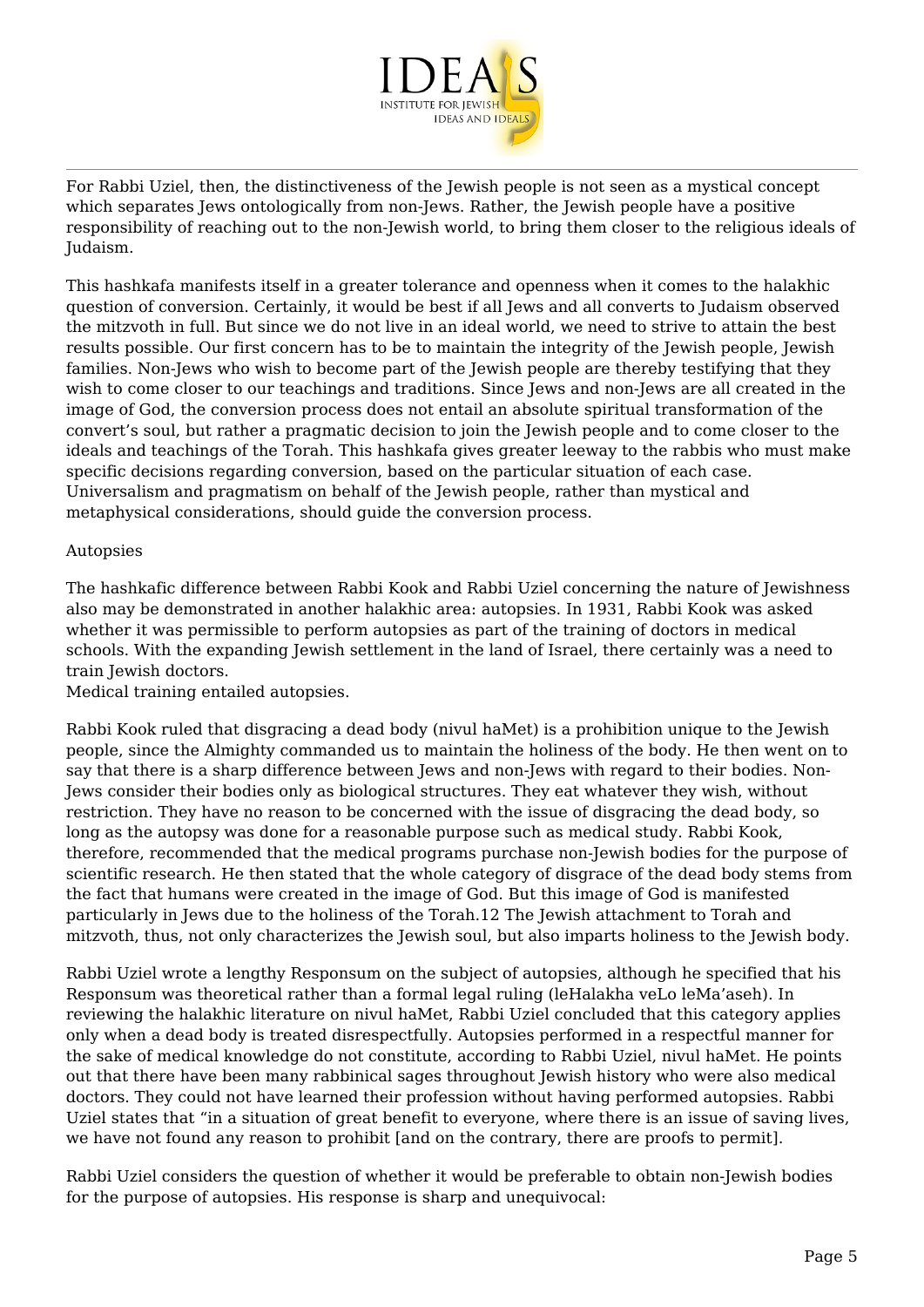

"Certainly this should not even be said and more certainly should not be written, since the prohibition of nivul stems from the humiliation caused to all humans. That is to say, it is a humiliation to cause the body of a human—created in the image of God and graced with knowledge and understanding to master and rule over all creation—to be left disgraced and rotting in public. There is no difference between Jews and non-Jews, in the sense that all are created in the image of God. The Jew has no claim to higher status in this regard. If one were to prohibit autopsies, then no autopsies could be performed on any body—Jewish or non-Jewish. The result would be that no doctors could be trained, with a consequent result of an increase in illness, suffering, and death."13

It is clear, then, that Rabbi Kook understood the nature of Jewishness in kabbalistic, metaphysical terms. For him, there is a definite and almost unbridgeable gap between the people of Israel and the non-Jewish nations. This hashkafa influenced his halakhic decisions in the areas of conversion and autopsy. On the other hand, Rabbi Uziel stressed the human quality of the Jewish people, the essential Godliness of all people. His generally universalistic outlook recognized the distinctiveness of the Jewish people. But the distinctiveness of Israel is manifested not by separating Jews absolutely from everyone else; rather, it is shown when Jews serve as models to draw others closer to the ideals of the Torah. This hashkafa pervades his discussions of conversion and autopsy.

Women in Civic Life

Rabbi Kook and Rabbi Uziel also differed in matters pertaining to the role of women in civic life. Their halakhic decisions reflected their different attitudes toward the role of women in a traditional society.

Women's rights to vote and to be elected to public office were the subject of heated controversy among the Jewish community in the land of Israel in the early part of the twentieth century. In the struggle over women's suffrage (1918–1921), the rabbinical leadership of the old Yishuv generally opposed extending to women the right to vote and hold public office. In contrast, the Sephardic rabbinic leadership generally favored granting women those rights.

Rabbi Kook, the leading Ashkenazic rabbinic personality in this debate, argued that the Torah tradition relegated civic authority only to men, and that women were to remain in the private, domestic domain. He rejected the "modern innovation" calling for an expansion of women's role, believing this was a threat to traditional morality and family life.14

Rabbi Uziel, the leading Sephardic voice in this debate, argued that innovation was not necessarily bad. On the contrary, it was fine to innovate where there was no clear Torah prohibition involved. On the question of whether women should be permitted to vote, Rabbi Uziel stated that

"We have not found any clear foundation to forbid. It is unreasonable to deprive women of this human right, since in these elections we choose our leaders and give our elected representatives the power to speak in our names, to arrange the affairs of our settlement and to tax our property. Women, directly or indirectly, accept the authority of those elected, and obey their rulings and communal and national laws."15

Rabbi Uziel thought it was unjust to expect women to be bound to decisions over which they had no say.

Some opponents of women's suffrage suggested that women's understanding was limited, and they were not competent to vote. To this, Rabbi Uziel noted that many men had limited understanding: Should they, too, be deprived of the right to vote? Moreover, Rabbi Uziel wrote that women were endowed with intelligence and sound judgment, no less than men. Experience demonstrates this to be true.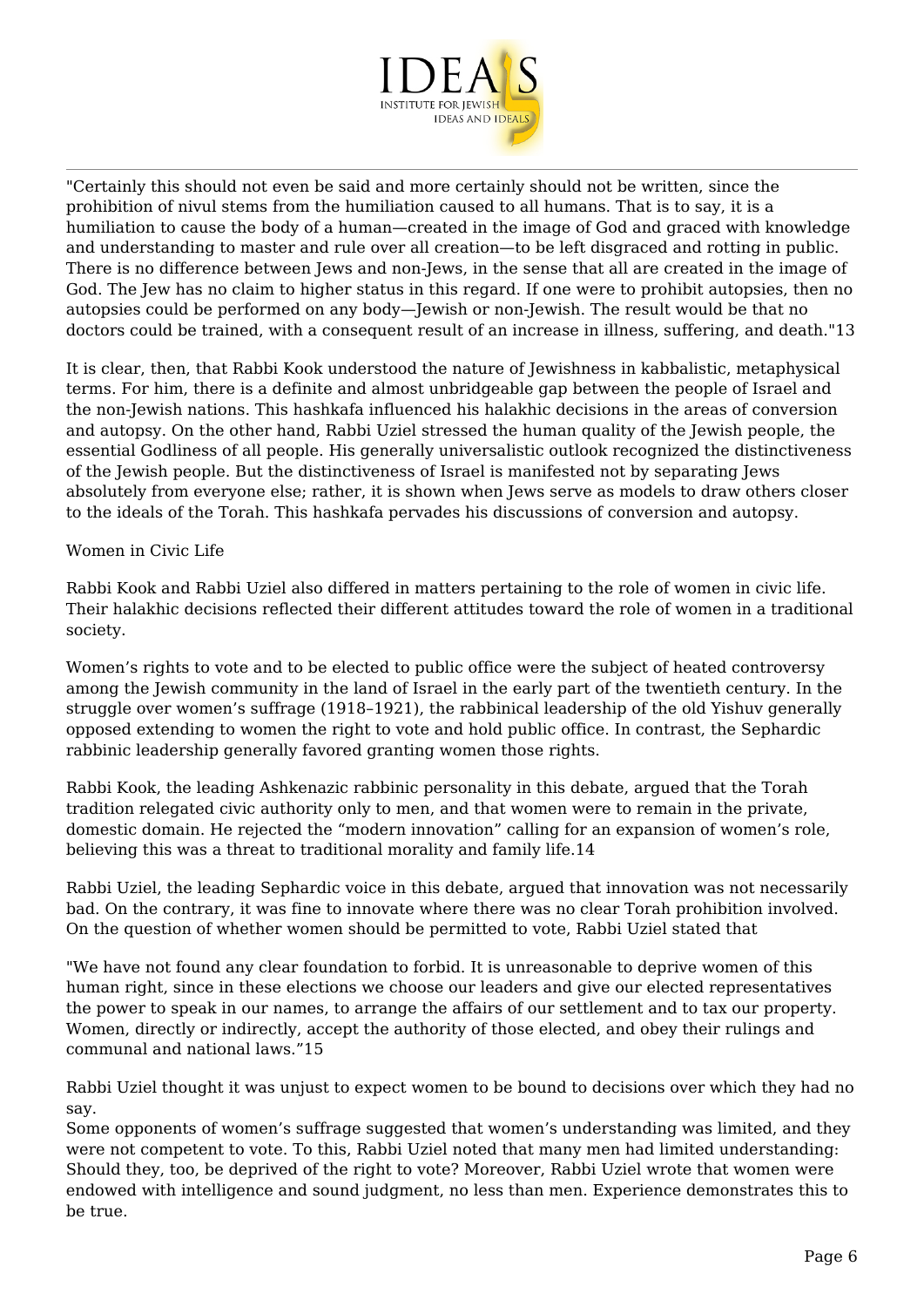

Rabbi Uziel rejected the argument that letting women vote would be a threat to morality and family life. This is a baseless claim and should carry no weight in this debate. One opponent thought that women should be excluded from voting or holding office, based on women's status in biblical times. Rabbi Uziel brushed this objection aside, noting that it had no bearing on the question at hand. Women, as well as men, were created in God's image. They had a basic right to be able to vote for those who would have authority to pass laws which would affect them. Not only was there no prohibition to women's suffrage, but depriving women of this right would be unjust and would cause them humiliation and pain.

Having concluded that women had the right to vote, Rabbi Uziel then turned to the question of whether women had the right to be elected to public office. Halakhic literature includes the notion that women should not hold positions of authority over men. After analyzing these sources carefully,

Rabbi Uziel found that there was no objection to women being in positions of authority—if the community willingly accepted them in these offices. Therefore, women who were elected to office exert authority on the basis of communal approval. Rabbi Uziel stated that although men and women would be sitting together during the public deliberations, this was no breach of modesty or morality. These were not social events, but serious discussions and debates in which participants would participate with all due propriety.

In another Responsum, Rabbi Uziel offered halakhic grounds to allow women to serve as civil judges, as long as the community accepted their authority to judge. He did not personally think it was a good idea for women to serve as judges because of their innately compassionate natures, but he presented the halakhic justification for them to be judges.16

In presenting the opinions and decisions of Rabbi Kook and Rabbi Uziel, it has not been our purpose to determine who is right or who is wrong, or if both are right—ellu veEllu divrei Elokim hayyim ("both positions are acceptable in the eyes of God"). Rather, it has been our purpose to illustrate the interrelationship between hashkafa and halakha. The philosophy and worldview of a posek are not only reflected in halakhic decisions—they help shape those halakhic decisions.

## Notes

1. Da'at Kohen, Jerusalem, 5745, no. 154. The discussion on conversion and autopsies is drawn from my article, "A Discussion of the Nature of Jewishness in the Teachings of Rabbi Kook and Rabbi Uziel," in Seeking Good, Speaking Peace: Collected Essays of Rabbi Marc D. Angel, edited by Rabbi Hayyim Angel, Ktav, Hoboken, 1994, pp. 112–123.

2. Ibid., no. 155.

3. Mishpetei Uziel, Jerusalem, 5724, no. 18.

4. Ibid., no. 20. For a discussion of Rabbi Uziel's rulings on conversion, see my article, "Another Halakhic Approach to Conversions," Tradition, 12 (Winter–Spring 1972), 107–113.

5. Orot, Jerusalem, 5745, p. 156. See the article by Rabbi Yoel Ben-Nun, "Nationalism, Humanity and Kenesset Yisrael," in The World of Ray Kook's Thought, published by the Avi Chai Foundation, New York, 1991, pp. 210 f.

6. Orot, p. 145; Rabbi Yoel Ben-Nun's article, p. 224.

7. Rabbi Yoel Ben-Nun's article, p. 227.

8. A series of articles by Nissim Yosha, under the title "Yahid ve Umah," appeared in the journal ba-Ma 'arakhah, nos. 300–306, dealing with Rabbi Uziel's understanding of Jewish peoplehood. See also my book, Voices in Exile, Ktav, Hoboken, 1991, pp. 202 f.

9. Hegyonei Uziel, vol. 2, Jerusalem, 5714, p. 122.

10. Ibid.

11. Ibid., p. 125

12. Da'at Kohen, no. 199.